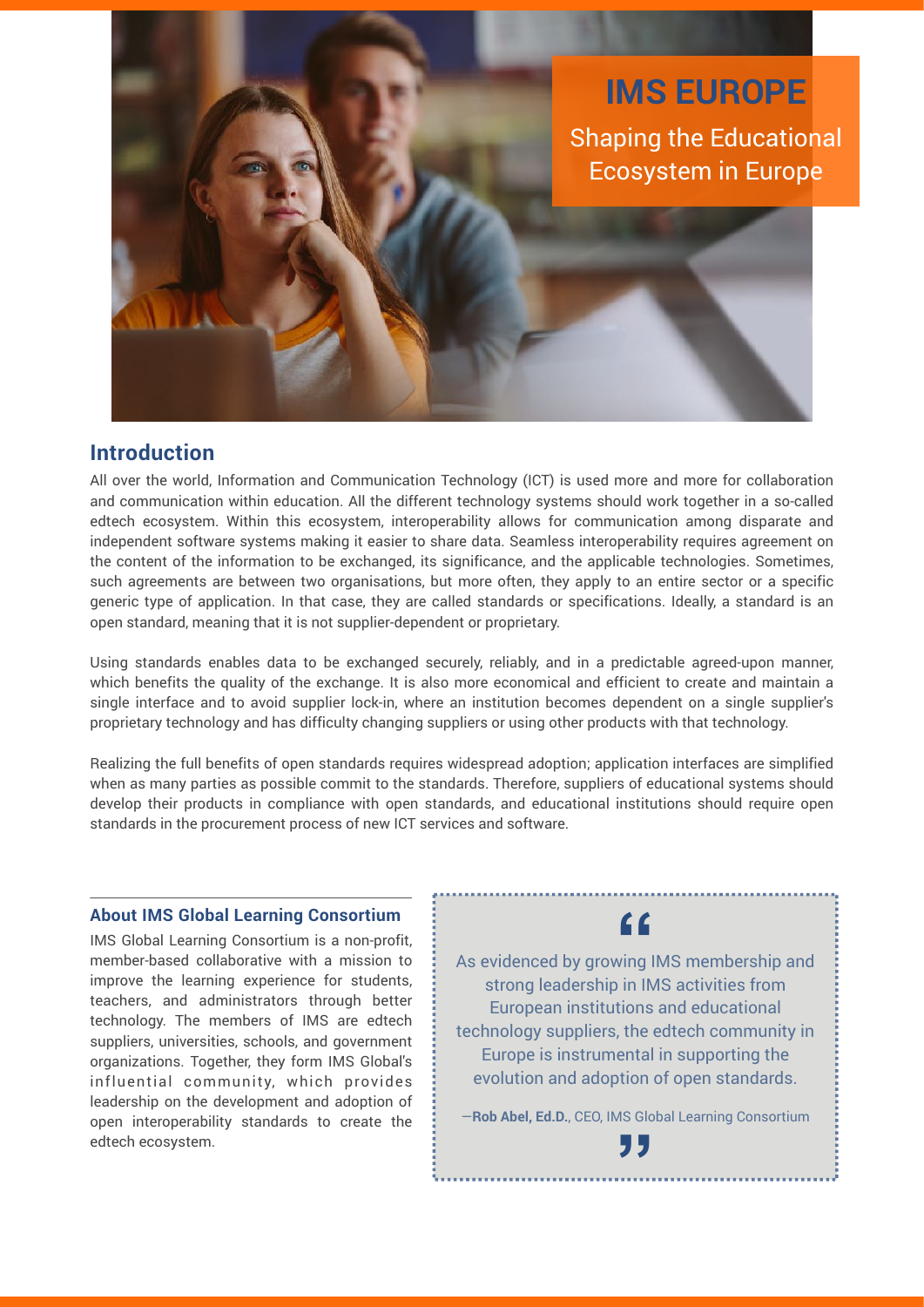## **How Does IMS Work?**

IMS standards are community developed and community governed. Standards development is led by memberbased working groups from all over the world, depending on need and interest. Both suppliers and educational institutions participate in these project groups to define requirements, develop institutional best practices, and "how-to" documentation, as well as guide the priorities of IMS technical work.

# **IMS Europe Board**

Because education is mostly regional, IMS works with its members to tailor the work for regional use. Since 2018, the **[IMS Europe Leadership Board](https://www.imsglobal.org/leadership/europeboard)** has been the entity within IMS that drives efforts in Europe. The main focus areas of the IMS Europe Leadership Board are:

## **Technical Work**

Ensuring the needs and interests of European members are met in IMS specifications by initiating European project groups and task forces to document local (European) functional requirements and use cases and ensuring effective representation to shape future developments.

#### **Awareness**

Increasing awareness and adoption of IMS standards in Europe by holding an annual IMS Summit on European soil, producing information and materials specifically for the European educational marketplace, presenting about IMS at relevant European conferences, and establishing long-term partnerships with European suppliers and institutions engaged in developing edtech systems.

# **Community**

Creating and fostering a community among European suppliers and institutions, focusing on experience sharing, use case gathering, and the interoperability first principle.

# **IMS Europe Board Members**

IMS Contributing Member organizations that are located in Europe or have a substantial part of their activity in Europe are eligible to become part of the IMS Europe Leadership Board. Visit the **[IMS website](https://www.imsglobal.org/ims-global)** at **[www.imsglobal.org/ims-global](https://www.imsglobal.org/ims-global)** for an actual overview of the current members of the IMS Europe Board. Currently, edtech suppliers, educational institutes, national research and educational cooperatives and councils comprise the IMS Europe Board.

**IMS Contributing Members interested in participating on the IMS Europe Board should contact Nynke de Boer, IMS Europe Program Director, at [ndeboer@imsglobal.org](mailto:ndeboer@imsglobal.org)**.

#### **Become an IMS Europe Member**

Today, IMS Global has over 560 members across 22 countries. IMS members (depending on their membership level) participate in any, and all of the aspects of the IMS work—from standards development to adoption of edtech innovation to large-scale deployment of technology to achieve learning impact, i.e., improving access, affordability, and quality of learning. Learn more about IMS membership levels and how to join at **[www.imsglobal.org/join](https://www.imsglobal.org/imsmembership.html)**.

IMS has three membership levels:

#### **Contributing**

Voting member; provides leadership to any and all IMS initiatives and technical work.

#### **Affiliate**

Non-voting member; participates in development network only across most of IMS technical work.

#### **Alliance**

Non-voting member; participates in development network only focused on a specific subset of IMS technical work.